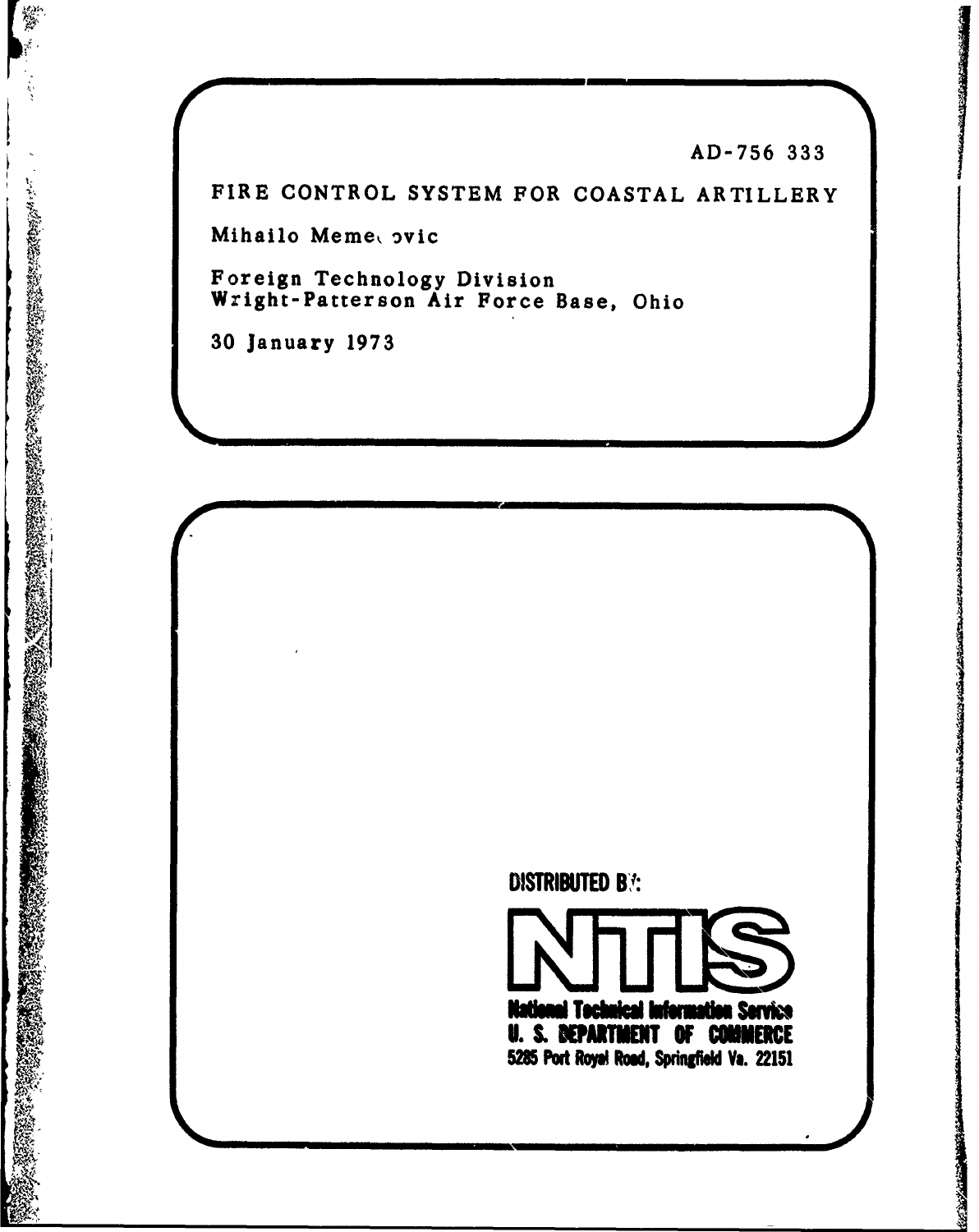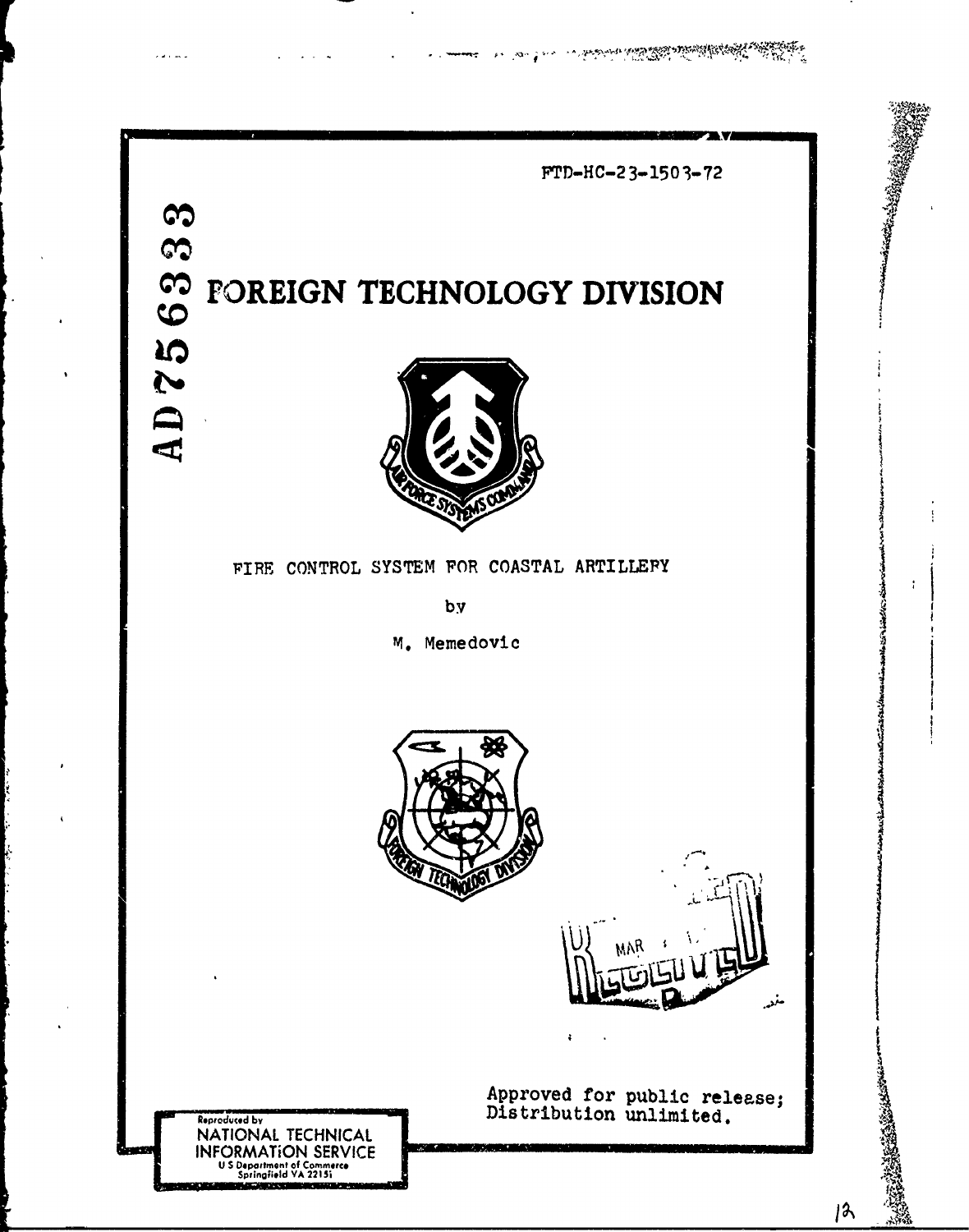| UNCLASSIFIED<br><b>Security Classification</b>                                                                                                                                   |                                          |                   |                                                                |  |  |  |
|----------------------------------------------------------------------------------------------------------------------------------------------------------------------------------|------------------------------------------|-------------------|----------------------------------------------------------------|--|--|--|
|                                                                                                                                                                                  | <b>DOCUMENT CONTROL DATA - R &amp; D</b> |                   |                                                                |  |  |  |
| (Security classification of title, body of abstract and indexing annotation must be entered when the overall report is classified)<br>1. ORIGINATING ACTIVITY (Corporate author) |                                          |                   | <b>26. REPORT SECURITY CLASSIFICATION</b>                      |  |  |  |
| Foreign Technology Division                                                                                                                                                      |                                          | UNCLASSIFIED      |                                                                |  |  |  |
| Air Force Systems Command<br>U. S. Air Force                                                                                                                                     |                                          | <b>Zb. SROUP</b>  |                                                                |  |  |  |
| <b>3. REPORT TITLE</b>                                                                                                                                                           |                                          |                   |                                                                |  |  |  |
| FIRE CONTROL SYSTEM FOR COASTAL ARTILLERY                                                                                                                                        |                                          |                   |                                                                |  |  |  |
|                                                                                                                                                                                  |                                          |                   |                                                                |  |  |  |
| 4. DESCRIPTIVE NOTES (Type of report and inclusive datea)<br>Translation                                                                                                         |                                          |                   |                                                                |  |  |  |
| s. AUTHOR(S) ( <i>First neme, middle initial, last neme</i> )                                                                                                                    |                                          |                   |                                                                |  |  |  |
|                                                                                                                                                                                  |                                          |                   |                                                                |  |  |  |
| N. Memedovic                                                                                                                                                                     |                                          |                   |                                                                |  |  |  |
| <b>REPORT DATE</b>                                                                                                                                                               | 78. TOTAL NO. OF PAJES                   |                   | <b>75. NO. OF REFS</b>                                         |  |  |  |
| 1971<br><b>M. CONTRACT OR GRANT NO.</b>                                                                                                                                          | <b>66. ORIGINATOR'S REPORT NUMBER(S)</b> |                   |                                                                |  |  |  |
|                                                                                                                                                                                  |                                          | FTD-HC-23-1503-72 |                                                                |  |  |  |
| 5. PROJECT NO.                                                                                                                                                                   |                                          |                   |                                                                |  |  |  |
| c.                                                                                                                                                                               | this report)                             |                   | 90. OTHER REPORT NO(S) (Any other numbers that may be accident |  |  |  |
| $\epsilon$ m71-05-09 & T71-05-13                                                                                                                                                 |                                          |                   |                                                                |  |  |  |
| 10. DISTRIBUTION STATEMENT<br>Approved for public release; distribution unlimited.                                                                                               |                                          |                   |                                                                |  |  |  |
|                                                                                                                                                                                  |                                          |                   |                                                                |  |  |  |
|                                                                                                                                                                                  |                                          |                   |                                                                |  |  |  |
|                                                                                                                                                                                  |                                          |                   |                                                                |  |  |  |
| SUPPLEMENTARY NOTES                                                                                                                                                              | 12. SPONSORING MILITARY ACTIVITY         |                   |                                                                |  |  |  |
|                                                                                                                                                                                  |                                          |                   | Foreign Technology Division                                    |  |  |  |
|                                                                                                                                                                                  |                                          |                   | Wright-Patterson AFB, Ohio                                     |  |  |  |
| <b>IS ABSTRACT</b>                                                                                                                                                               |                                          |                   |                                                                |  |  |  |
| By introducing the coastal artillery fire control system (SUVOA),                                                                                                                |                                          |                   |                                                                |  |  |  |
| a qualitative leap was made in precision and speed of fire on                                                                                                                    |                                          |                   | The                                                            |  |  |  |
| targets on the sea, at all distances in all conditions.<br>system contains modern electronic equipment which synchronizes                                                        |                                          |                   |                                                                |  |  |  |
| activity of all the elements of the system as well as controls                                                                                                                   |                                          |                   |                                                                |  |  |  |
| and directs all artillery weapons. Important characteristics                                                                                                                     |                                          |                   |                                                                |  |  |  |
| of the SUVOA system are: fast and exact artillery fire control                                                                                                                   |                                          |                   |                                                                |  |  |  |
| data; fire control by means of the distance measuring instrument                                                                                                                 |                                          |                   |                                                                |  |  |  |
| OD-M64 or by means of the radar 3MK7; fire correction in one or                                                                                                                  |                                          |                   |                                                                |  |  |  |
| two fusillades; automatic monitoring of the target provides<br>immediate correction of firing information regardless of the                                                      |                                          |                   |                                                                |  |  |  |
| maneuver of the target; provides better protection of radar equip-                                                                                                               |                                          |                   |                                                                |  |  |  |
| ment by placing it out of the fire line (up to 600 meters);                                                                                                                      |                                          |                   |                                                                |  |  |  |
| reduces the number of computing devices serving the system; can                                                                                                                  |                                          |                   |                                                                |  |  |  |
| be used without radar equipment in all conditions when the dis-                                                                                                                  |                                          |                   |                                                                |  |  |  |
| tance measuring devices sees the target; reduces preparation time                                                                                                                |                                          |                   |                                                                |  |  |  |
| for fire; provides a possibility of locating weapons and auxiliary                                                                                                               |                                          |                   |                                                                |  |  |  |
| equipment of widely varying altitudes. Important drawbacks of                                                                                                                    |                                          |                   |                                                                |  |  |  |
| the SUVOA system rre: complex electronic equipment requires high<br>level of operator skill, at the same time, maintenance is difficult;                                         |                                          |                   |                                                                |  |  |  |
| the equipment and cables are susceptible to enemy fire and bombs;                                                                                                                |                                          |                   |                                                                |  |  |  |
| and it requires a great deal of time for repairs. AP2017636                                                                                                                      |                                          |                   |                                                                |  |  |  |
| <b>DD</b> rorm, 1473                                                                                                                                                             | $\mathcal{T}$                            | UNCLASSIFIED      |                                                                |  |  |  |

I.

المادية المعالجة المعالجة<br>المادية المعالجة

 $\ddot{\phantom{0}}$ 

 $\mathbf{r}$ 

and specification of a state replace properties are complete the second and complete the state of the state

**MARKET STATE OF THE ANNUAL STATE OF THE ANNUAL STATE OF THE ANNUAL STATE OF THE ANNUAL STATE OF THE ANNUAL STATE OF THE ANNUAL STATE OF THE ANNUAL STATE OF THE ANNUAL STATE OF THE ANNUAL STATE OF THE ANNUAL STATE OF THE A** 

÷ ţ

-1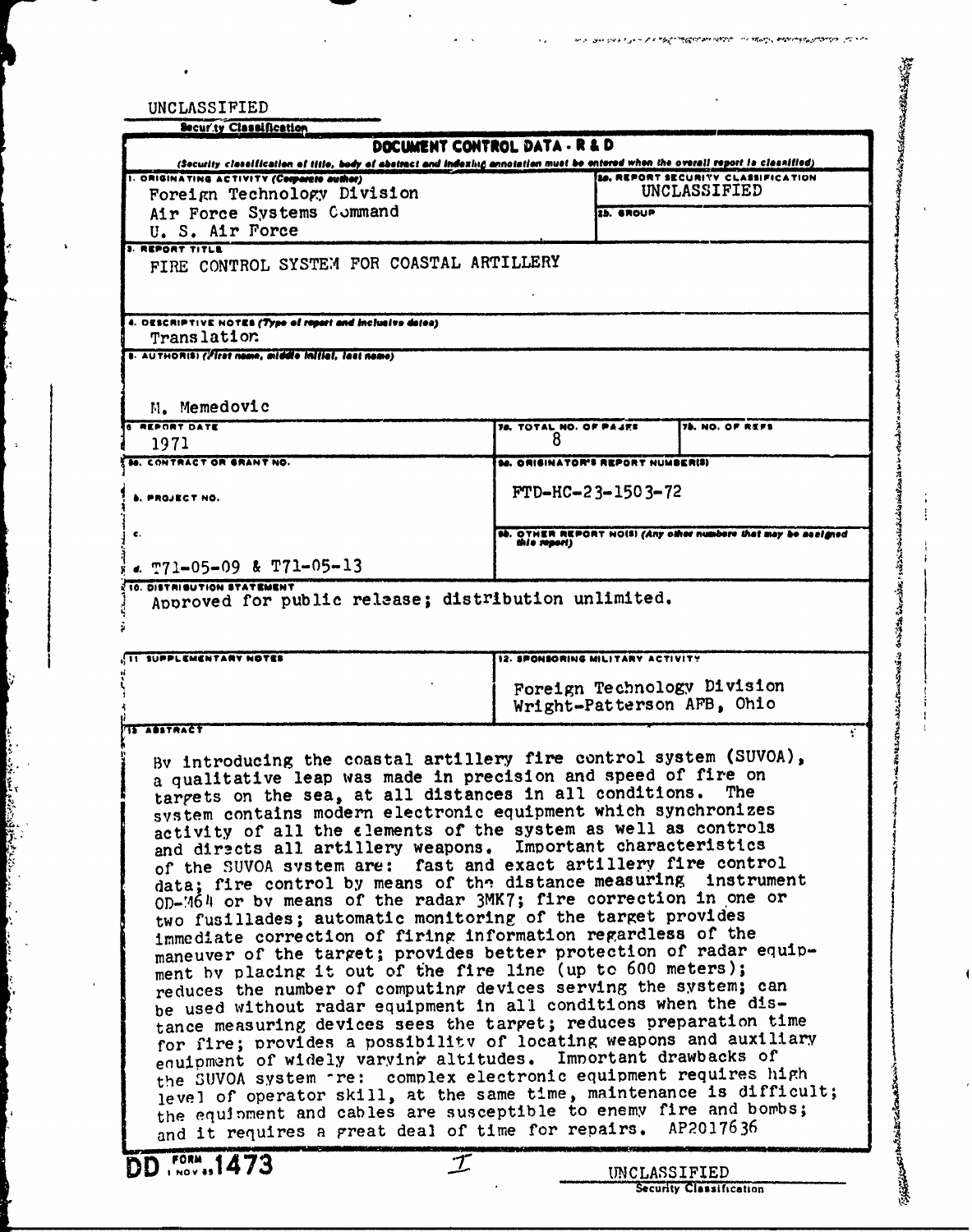$\boldsymbol{i}$ 

 $\mathbf{r}$ 

| $\overline{\bullet}$ .<br>KEY WORDS            |              | <b>LINK A</b>           |                         | <b>LINK B</b>  |      | LINK C |  |
|------------------------------------------------|--------------|-------------------------|-------------------------|----------------|------|--------|--|
|                                                | <b>ROLS</b>  | $\overline{\mathbf{w}}$ | ROLE                    | $\overline{w}$ | NOLE | WT.    |  |
| Fire Control Equipment                         |              |                         |                         |                |      |        |  |
| Fire Control Radar                             |              |                         |                         |                |      |        |  |
| Fire Control Computer/(U)ODM64 Distance        |              |                         |                         |                |      |        |  |
| Measuring Device                               |              |                         |                         |                |      |        |  |
| (U) 3MK7 Radar<br>(U)SUVOA Fire Control System |              |                         |                         |                |      |        |  |
|                                                |              |                         |                         |                |      |        |  |
|                                                |              |                         |                         |                |      |        |  |
|                                                |              |                         |                         |                |      |        |  |
|                                                |              |                         |                         |                |      |        |  |
|                                                |              |                         |                         |                |      |        |  |
|                                                |              |                         |                         |                |      |        |  |
|                                                |              |                         |                         |                |      |        |  |
|                                                |              |                         |                         |                |      |        |  |
|                                                |              |                         |                         |                |      |        |  |
|                                                |              |                         |                         |                |      |        |  |
|                                                |              |                         |                         |                |      |        |  |
|                                                |              |                         |                         |                |      |        |  |
|                                                |              |                         |                         |                |      |        |  |
|                                                |              |                         |                         |                |      |        |  |
|                                                |              |                         |                         |                |      |        |  |
|                                                |              |                         |                         |                |      |        |  |
|                                                |              |                         |                         |                |      |        |  |
|                                                |              |                         |                         |                |      |        |  |
|                                                |              |                         |                         |                |      |        |  |
|                                                |              |                         |                         |                |      |        |  |
|                                                |              |                         |                         |                |      |        |  |
|                                                |              |                         |                         |                |      |        |  |
|                                                |              |                         |                         |                |      |        |  |
|                                                |              |                         |                         |                |      |        |  |
|                                                |              |                         |                         |                |      |        |  |
|                                                |              |                         |                         |                |      |        |  |
|                                                |              |                         |                         |                |      |        |  |
|                                                |              |                         |                         |                |      |        |  |
|                                                |              |                         |                         |                |      |        |  |
|                                                |              |                         |                         |                |      |        |  |
|                                                |              |                         |                         |                |      |        |  |
|                                                |              |                         |                         |                |      |        |  |
|                                                |              |                         |                         |                |      |        |  |
|                                                |              |                         |                         |                |      |        |  |
|                                                |              |                         |                         |                |      |        |  |
|                                                |              |                         |                         |                |      |        |  |
|                                                |              |                         |                         |                |      |        |  |
|                                                |              |                         |                         |                |      |        |  |
|                                                |              |                         |                         |                |      |        |  |
|                                                |              |                         |                         |                |      |        |  |
| $I\!\!\!I$                                     | UNCLASSIFIED |                         |                         |                |      |        |  |
|                                                |              |                         | Security Classification |                |      |        |  |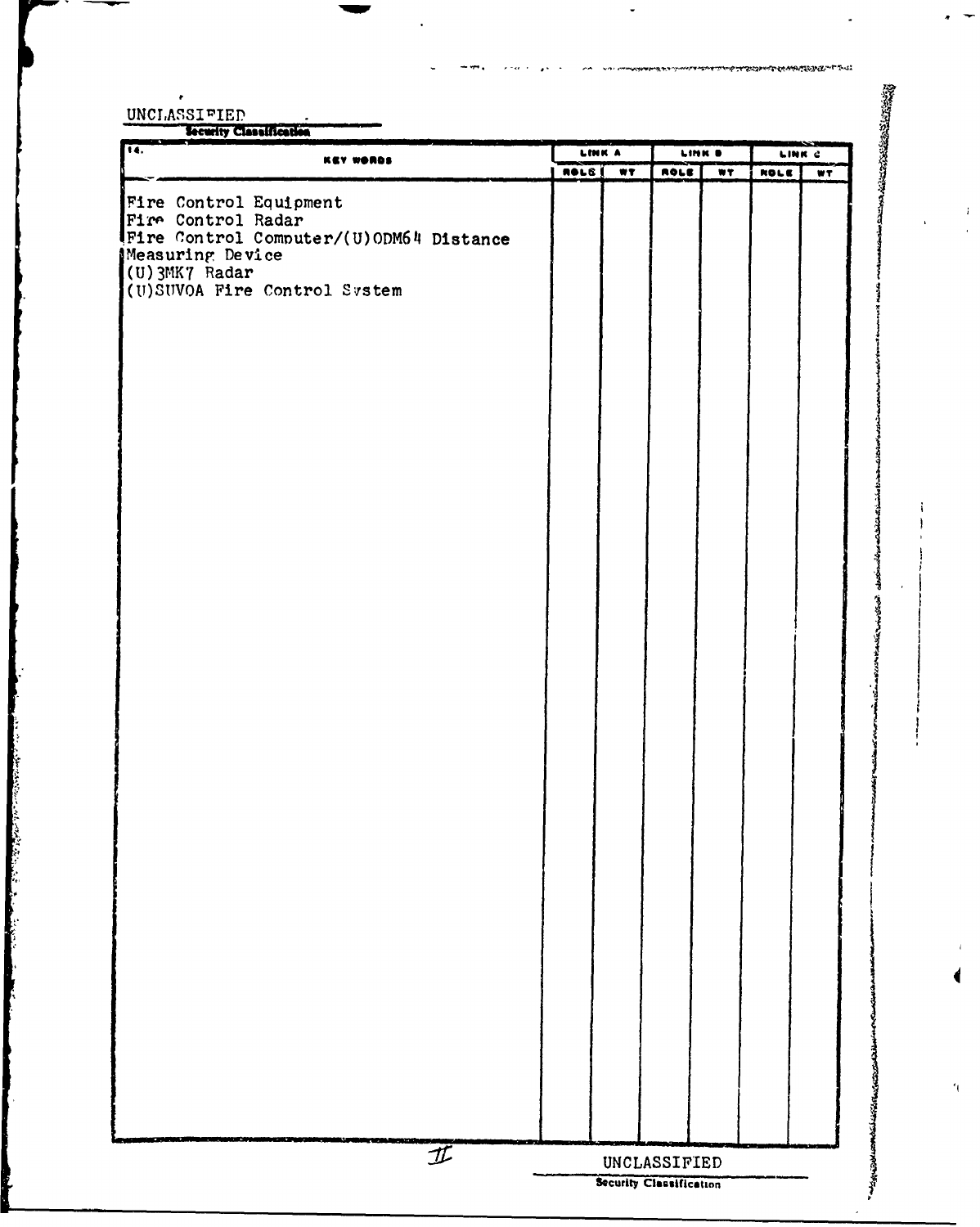**FTD-HC -23-1503-72** 

The company that we want in a service of the company of the service

# **EDITED TRANSLATION**

**FTD-1IC-2 3-1503-72**

بالمستعدد المعارض

FIRE CONTROL SYSTEM **FOR COASTAL** ARTILLERY

**Bv:** M. Memedovic *'*

English pages: 8

Source: VoJni Glasnik, No. **5, 1971, pp. 29-31.**

Translated Under: **F33657-72-D-0853**

Requester: FTD/PDTA

Approved **for** public release; Distribution unlimited.

**THIS TRANSLATION IS A RENDITION Of THE ORIGI. NAL FOREIGN TEXT WITHOUT ANY ANALYTICAL OR EDITORIAL COMMENT. STATEMENTS OR THEORIES** EDITORIAL COMMENT. STATEMENTS OR THEORIES<br>ADVOCATED OR IMPLIED ARE THOSE OF THE SOURCE<br>AND DO NOT NECESSARILY REFLECT THE POSITION<br>OR OPHINION OF THE FOREIGN TECHNOLOGY DI- FOREIGN TECHNOLOGY DIVISION<br>VISION VISION. WP.AFB, OHIO.

FTD-HC  $\frac{-23-1503-72}{\sqrt{11}}$  Date<sub>30</sub>  $\frac{1}{973}$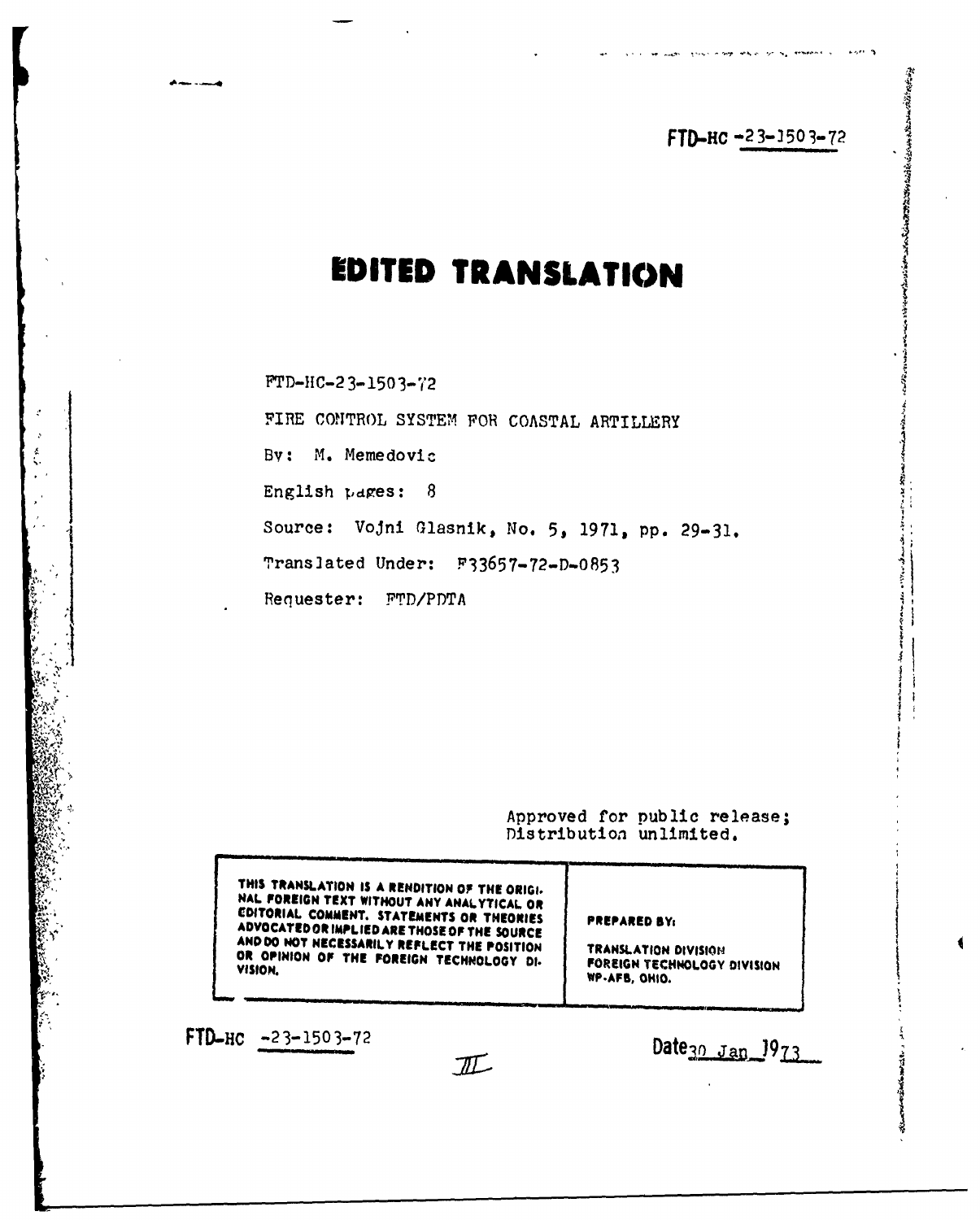### FIRE CONTROL SYSTEM FOR COASTAL PRTILLERY

#### Major Mlhailo Memedovic

In the event of an enemy landing on beaches and islands, there will be many targets in the form of large and small warships and landing vessels of all types. Because of this, there is a need for massive, fast and precise "iring of coastal arvillery batteries with rapid changes from broad to ccncentrated and from direct to indirect firing. A good part of these operations will be performed during the night and at dawn during periods of low visibility which Will be many targets in the form of large and small warships and<br>landing vessels of all types. Because of this, there is a need<br>for massive, fast and precise "iring of coastal arvillery batterie<br>with rapid changes from bro neutralization or destruction of targets with a low consumption of ammunition. Especially after introduction of radar equipment, coastal artillery batteries have performed satisfactorily but relatively slowly and with excessive use of ammunition. Incorporation of the Fire Control System for Coastal Artillery (SUVOA) is an important step in fast, precise firing on most modern targets at sea, for long to short ranges, under all conditions.

Characteristics of "SJVOA" and its advantages over other methods

This system is composed of very complicated electronic

FTD-HC-23-1503-72 **I**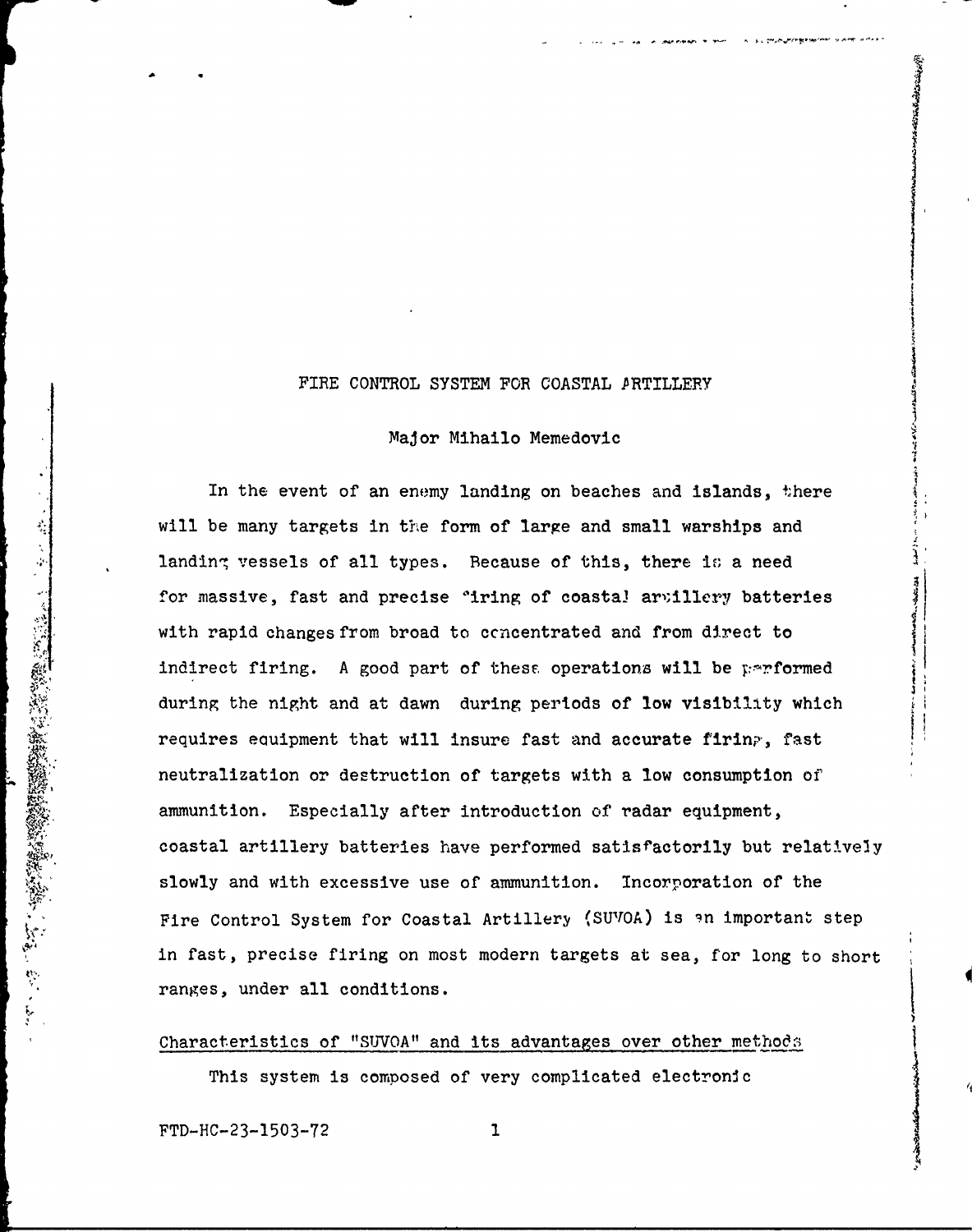equipment which connects and synchronizes all elements in the system, gives starting elements for firing, provides for continuous tracking of the target and controls all elements during firing. The characteristics of this system are: insures establishing fast and accurate first elements for firing, with incorporation of necessary corrections; insures the possioility for observing salvos with the range-finder from the vertically mobile base OD-M64 or with the aid of radar 3MK7; makes corrections often for one or two squad or battery salvos. It follows the target automatically, gives corrected current information regardless of target maneuvers in direction or distance. It insures pullout of the radar outside of the battery firing line (up to **600** meters) which is important for movable coastal batteries. It decreases the number of calculators serving the system. It can be used without radar under all conditions when the range-finder can see the target. It decreases the time needed for preparation for firing with movable batteries and establishes constant readiness for firing with batteries in fixed positions. It enables the battery to be placed at any elevation. The very complicated electronic technique of the system makes heavy demands on commanders and personnel and is difficult to maintain. Cables and installations are very sensitive to grenade fragments, aircraft bombs and rockets; and, it takes too much time to correct damage from enemy firing. It requires additional supply **I** sources, etc.

Obvious advantages of this system over the present one are evident particularly during night firing, under low visibility 3onditions and during the daytime over short and long distances. Radar can reveal battery positions at night, and makes it possible for the battery to do a more reliable job. In the meantime

**STATE AND CATALOGY**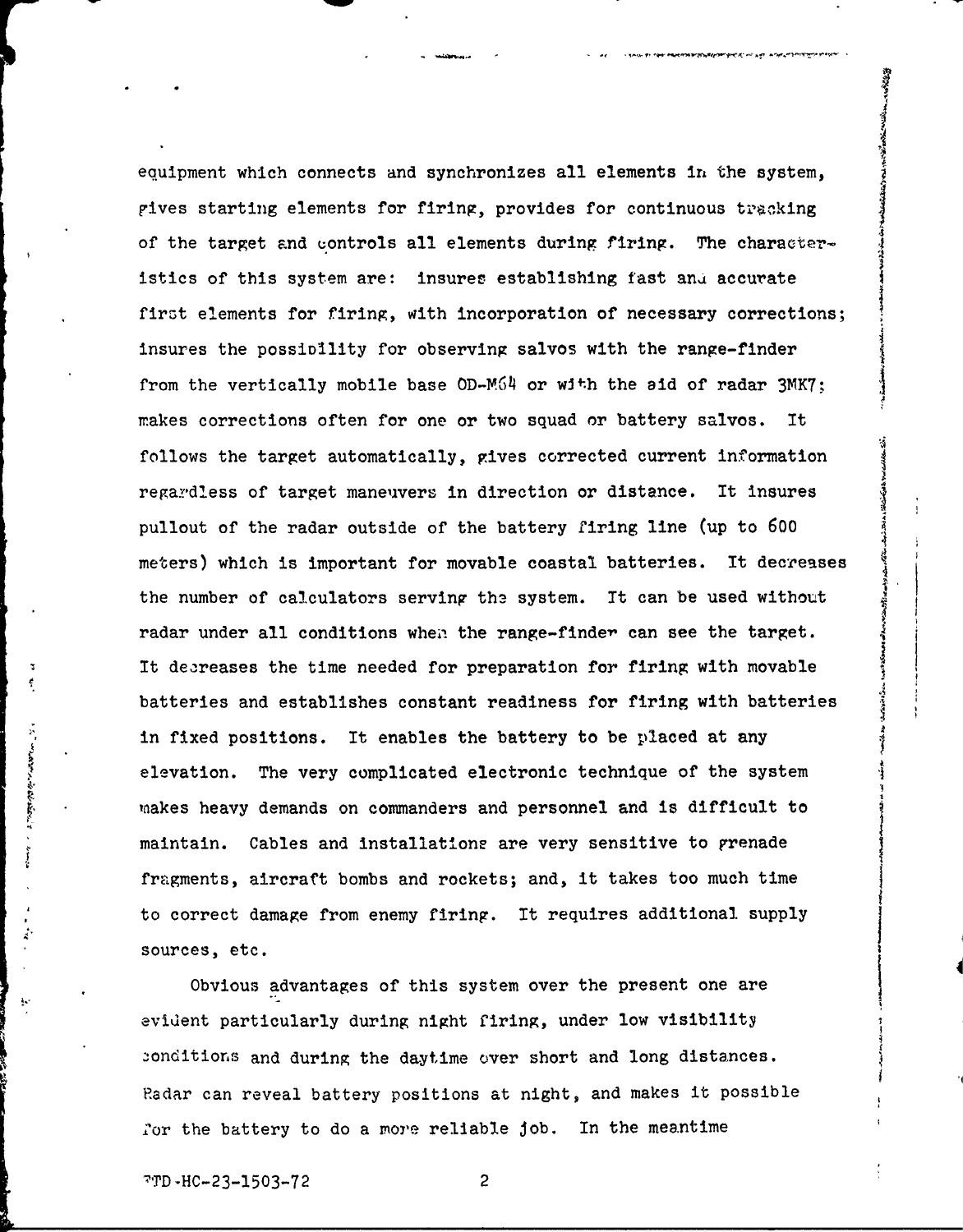it must be kept in mind that some of the sensitive parts of the SUVOA system will be damaged during firing. This means that the present methods and equipment for firing must be retained, and we must continue the study to make further improvements. For this reason, battery instruments and their applications must not be neglected. Range finders for horizontal base, short and simple preparations, firing with the aid of radar without the system, and synchronized transmission should be emphasized, because some people believe that the calculators and firing personnel of the coastal batteries should not be trained in firing with the present equipment, and also that the use of' SUVOA can make the battery in question completely ready for operation.

#### The Possibilities which SUVOA offers in firing accuracy

The system is constructed so that it can fire with or without radar. The radar system is used during the night and during periods of low visibility when the firing commander cannot see the salvo and follow the target with the range finder (Fig. 1).

During this type of firing, radar follows the target and establishes the direction, distance and azimuth of the target. At the same time, this information is transferred from the radar to the parallax device which makes corrections taking into consideration the coordinate difference in direction and distance of the radar in relation to the center of the battery. The parallax device calculates the elements of the azimuth the distance for the gunner, and sends this to a range finder where corrections of distance (overtaking, overshooting, passing, etc.) are incorporated. The information in signal form is transmittea over cables to a battery distribution box and then to the direction and d!stance receivers of every weapon. The

 $\frac{1}{2}$ 

 $\overline{\mathbf{3}}$ 

I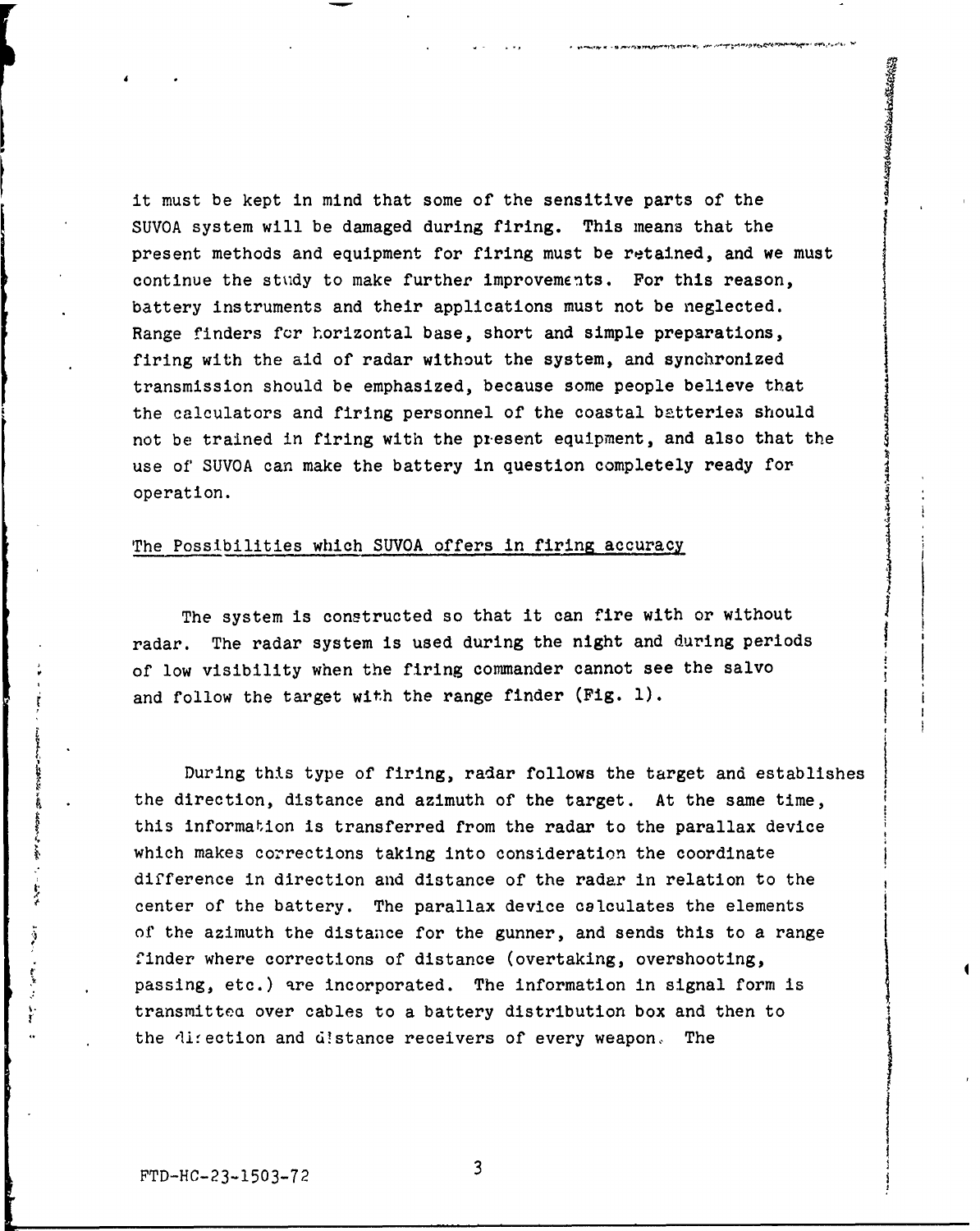firing corrections received from the radar are used to make adjustments in previous information by calculators on the range-finder and are then transferred to the weapon receivers. But when the firing commander can, with the aid of the range-finder on the vertically mobile base OD-M64', watch and follow the target and observe the salvos, the radar and parallaX devices are disconnected from the system. In this case he receives, with the aid of the calculators and range-finder, the original information and subsequent corrections of the range-finder, combines all information units, then sends the result in signal form through cables and the battery distribution box to the direction and distance receivers of the weapons which control the firing of the first salvo (Fig. 2).

It is important to note that these two methods of using the system have great advantages, because they can function either together or separately in case one of them is disabled temporarily or for a longer period of time. Also, it should be emphasized that work can be done much faster with the further use and development of SUVOA, and a more accurate firing achieved by creating a variety of tables and graphs for a quick reading of necessary corrections.

### The Role of the firing commander during use of this system

In the permanent coastal batteries during firing using SUVOA, the commander should be on the observing tower with the range-finder which he uses to help him handle the firing of his platoon. He personally gives the orders which are transmitted as signals from the ranve-finder to the commanding box and on to the weapons. Fe also personally observes and follows, with the aid of the range-finder and measuring-calculators, the results of

4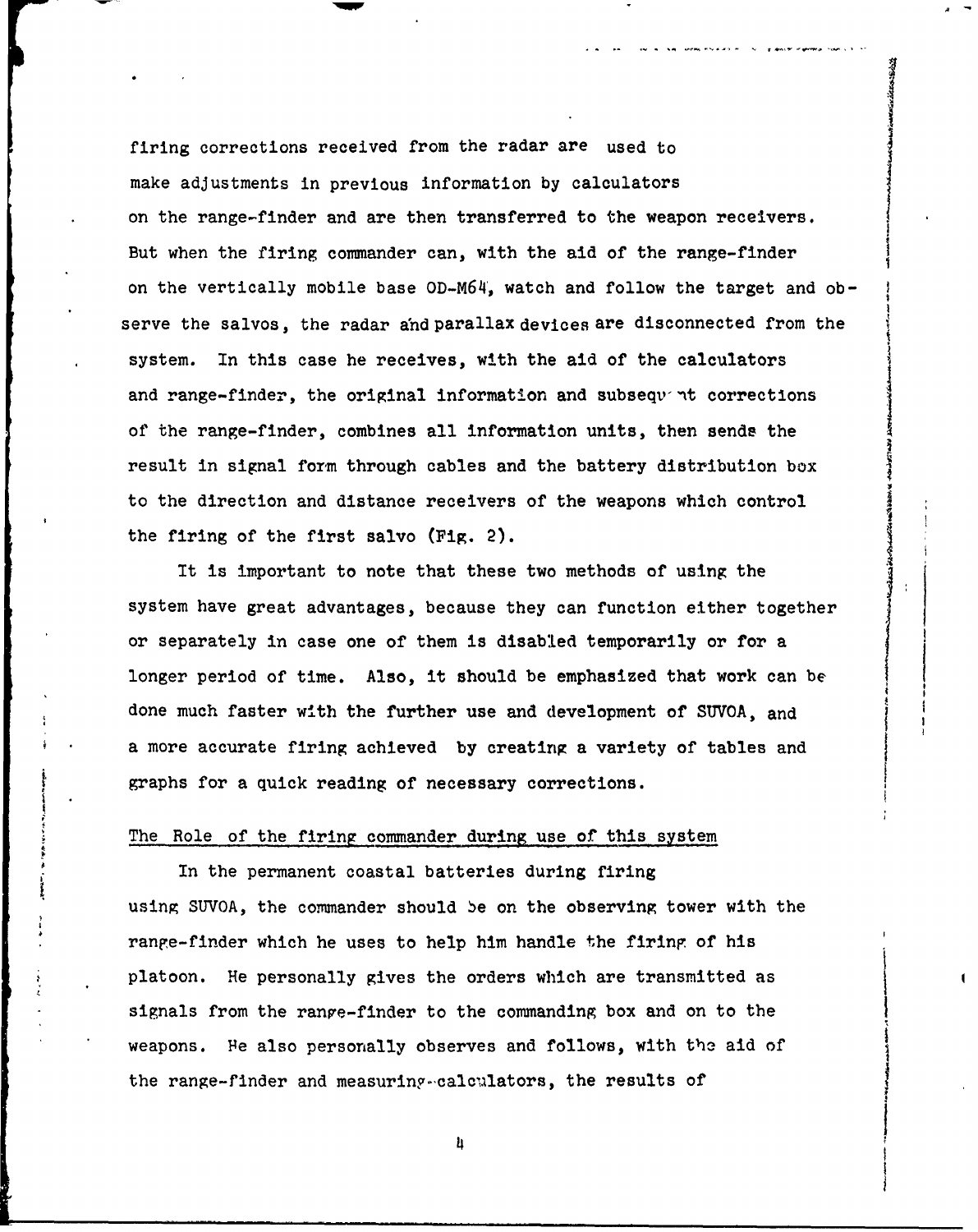

.<br>The contract of a complete state of the second contract of the contract of the contract of the contract of the

**The Association of the Association** 

ڊ<br>ج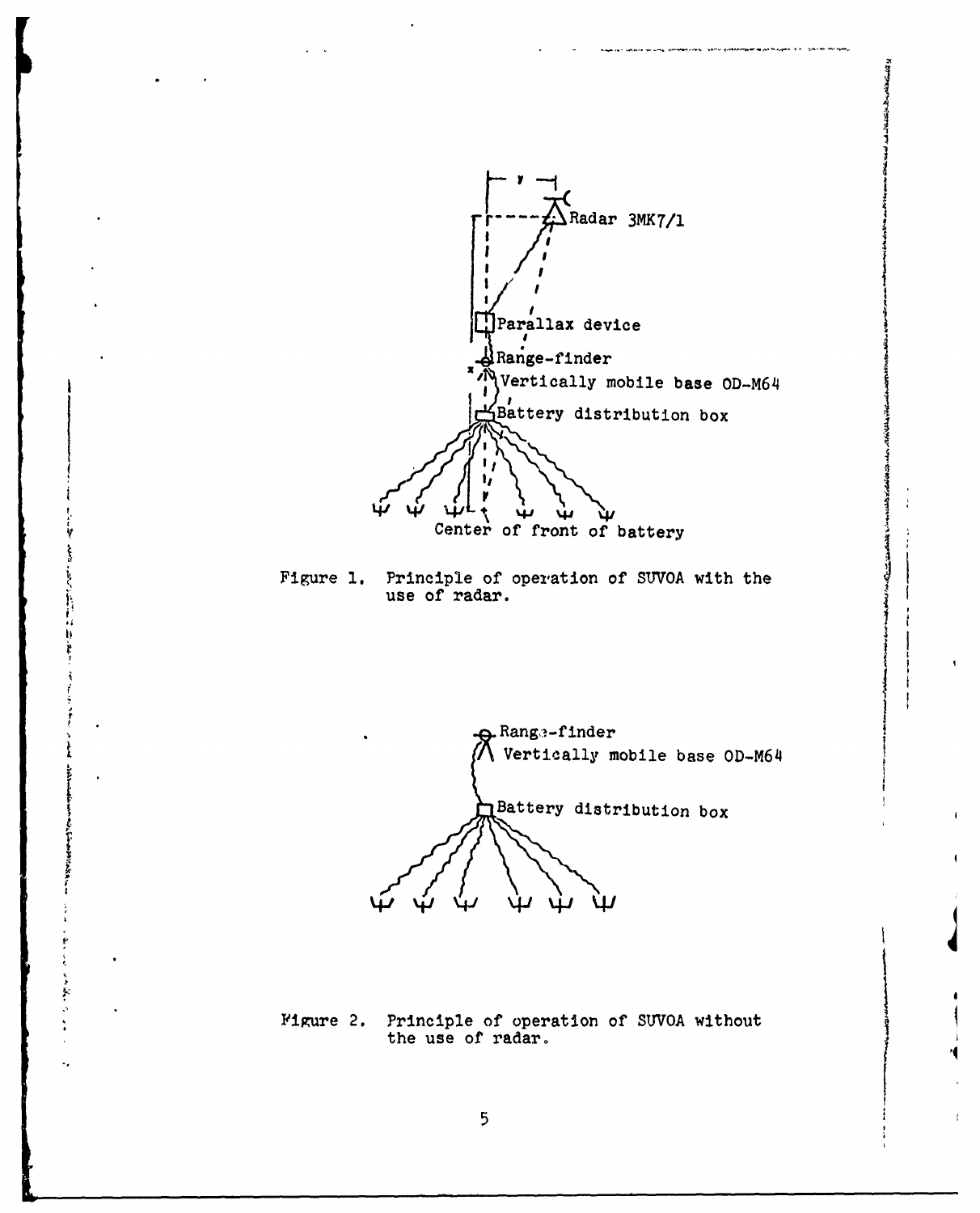firing on the target. He is also in constant telephone contact with the radar and weapon commanders. His place is at the observing tower, because in case the system is temporarily disabled or damaged he can quickly switch to firing using one of the previous methods until the system is repaired. If the batteries are mobile and if the firing is done with the range-finder, he can be at the range-finder which is located at the firing position. He can also be at the observing position and watch the targets. If the range-finder is used only as a calculator, establishing contact between the radar and the weapons, he can be at the observing position watching the targets where he has contact with all the elements of the platoon and can supervise them. In this case, the commander of the "ROD" (radar personnel) is resnonsible for the work done using the range-finder.

## Installation of the system with permanently positioned and movable coastal artillery batteries

Permanently positioned coastal artillery batteries,despite their inability to maneuver, remain an important element in the firing power of coastal artillery, especially in defense of islands and coastlines with many bays and inlets, as is the case with our coast. For this reason the best solution must be found for the installation of SUVOA in those batteries. There is a way to install all the elements underground or in a suitable place, so tiiat they cannot be neutralized by the firing of classical weapons without direct hits. This is especially true for batteries installed In bunkers with limited firing zones. Radar at these batteries can be installed near the firing position of the main concentration of weapons. If that is not possible, then the radar can be moved from the firing position, but not so far as to impair its ability to transmit parallax information to the

FTD-FC-23-1503-72 6

Y

ķ.  $\frac{1}{2}$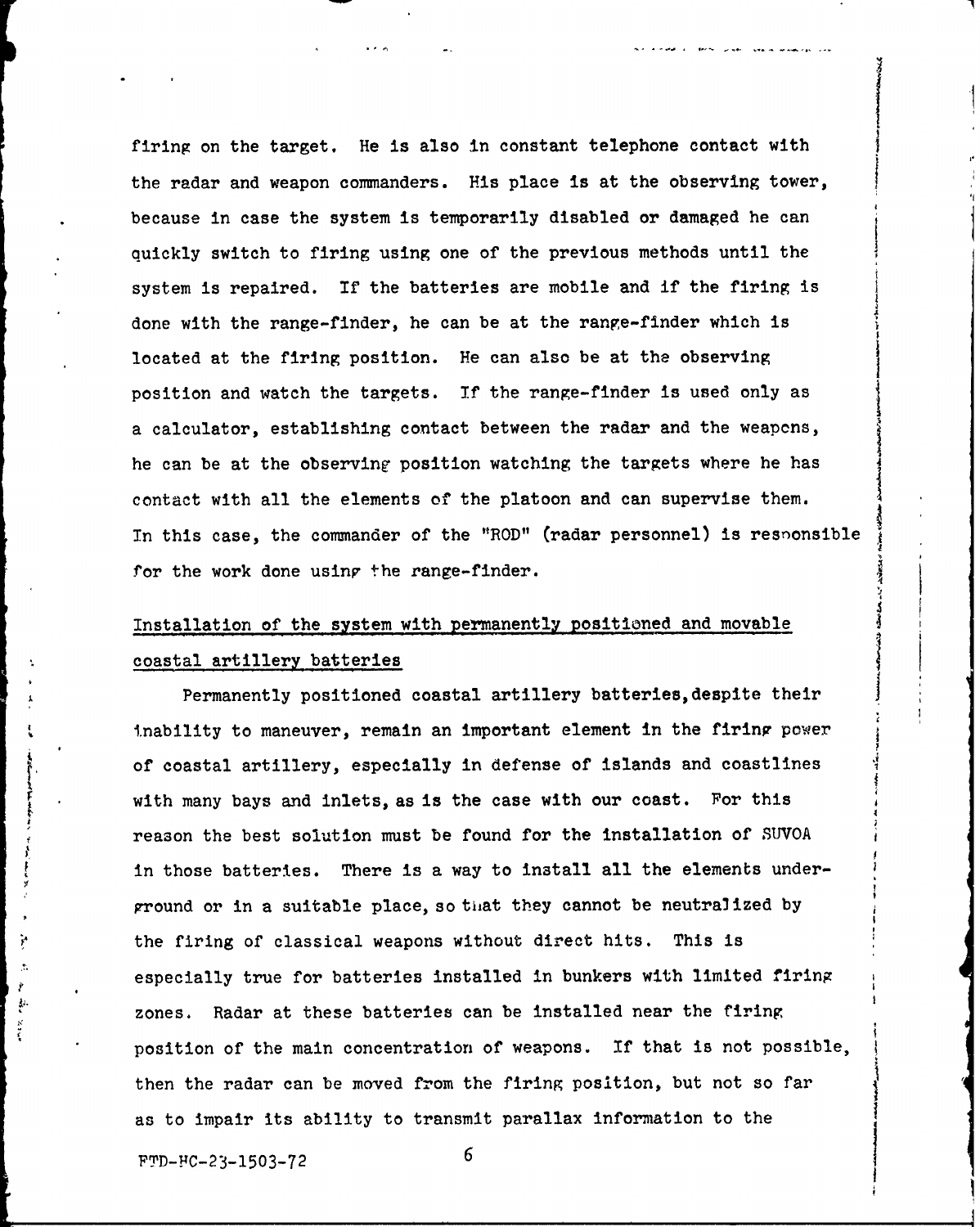firing position. In any case the radar and its power supply is covered by a strong roof. The only part that is left exposed is the antenna which is necessary to accurately scan the designated area. Cables should be buried from the radar and the sources of supply to the other elements, at the established depth with a sufficient number of entry points for connecting sections and ease of repair in case of damage. If the radar is in the firing area, cables are routed underground to the transformer, parallax device and rangefinder. The range-finder is installed at the observation point and near the batteries in the bunkers. For batteries with an open firing range or a **3600** range, the range-finder should be installed at the observation point so it is movable. There will be cases, especially on the small islands, when the firing range is **3600** over water. The work of the range-finder is then improved in the entire zone. Because of the range-finder's position, the parallax device, transformer, battery distribution box and **4ll** the cables which connect them with other elements of SUVOA and with the weapons are installed underground. This type of system installation is possible in most permanent coastal artillery batteries. It insures the protection of SUVOA elements making them less sensitive to damage when the battery is being fired upon, and for this reason it has a longer life and service.

In mobile coastal artillery batteries, the elements SUVOA are installed more often with separate radar and power supply sources outside of the firing zone of the main weapon concentration. This makes it easier to camouflage the batteries, for there are fewer elements on the firing range. This installation produces better conditions for observing and following the targets, decreases the chances of

FTD-FC-23-1503-72 **7**